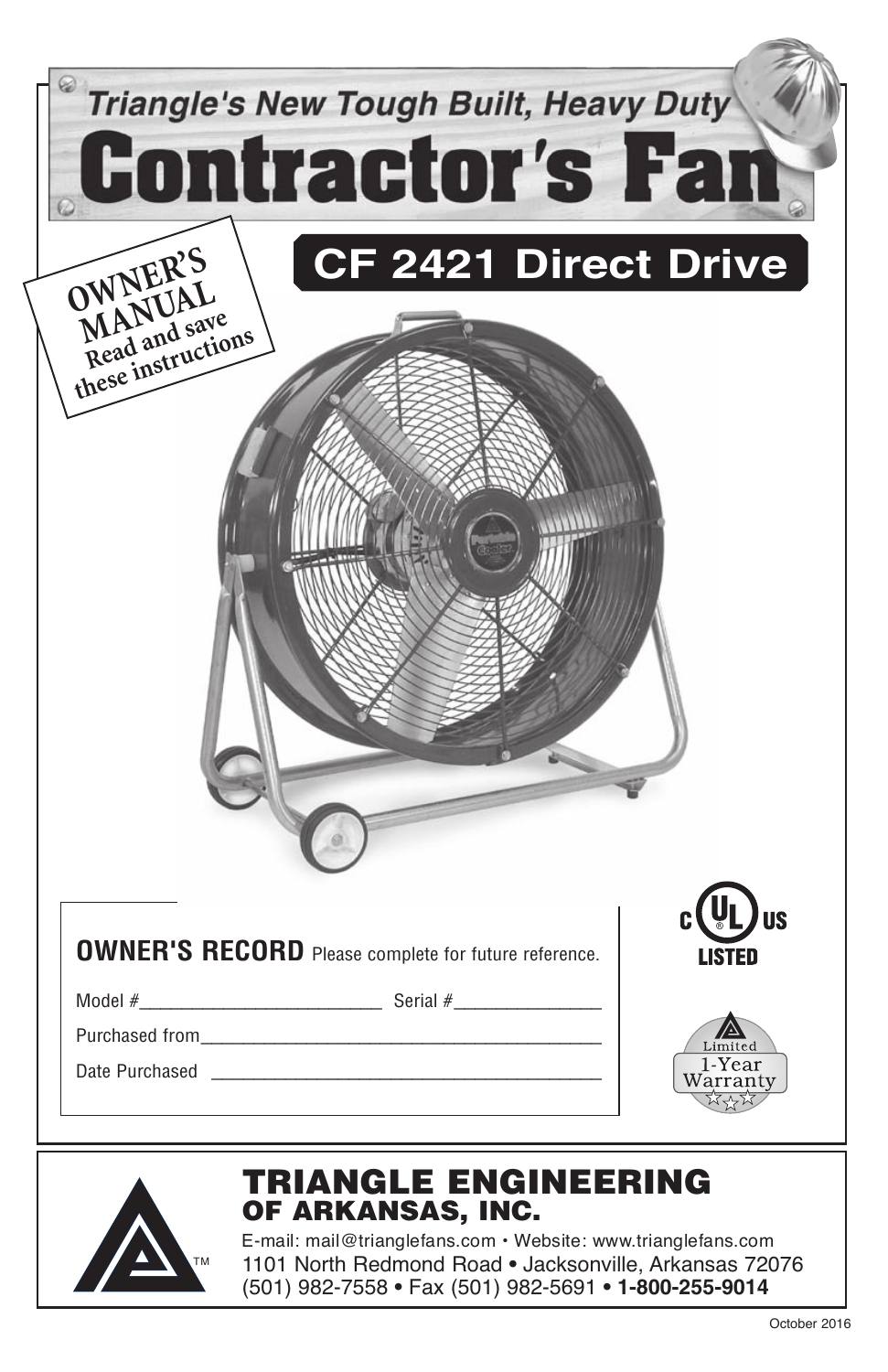## **IMPORTANT: READ INSTRUCTIONS CAREFULLY BEFORE ATTEMPTING TO INSTALL, OPERATE OR SERVICE THIS FAN. FAILURE TO COMPLY WITH INSTRUCTIONS COULD RESULT IN PERSONAL INJURY AND/OR PROPERTY DAMAGE.**

**DESCRIPTION:** The Contractor Fan is a direct drive fan designed for the general contractor. Its lightweight and ease of operation make it ideal for jobsites requiring spot cooling or anywhere air movement is required. The units' all-metal construction<br>and tough powder coat finish provide jobsite durability. Guards are made of steel wire and comply with OSHA guarding requirements. The **ON/OFF** switch is conveniently mounted and guarded on side of barrel.

## **GENERAL SAFETY INFORMATION:**

- **1.** Your Contractor Fan will operate only on 110 Volt AC, 60 HZ (cycle) current with a minimum of a 15 Amp circuit.
- **2. WARNING:** To reduce the risk of electric shock, **DO NOT** expose to water or rain.
- **3. DO NOT ABUSE POWER CORD. DO NOT** pull on cord to remove from electrical receptacle. Keep cord away from heat, oil and sharp edges. Inspect cord periodically, replacing if damaged.
- **<sup>4</sup>** Disconnect the fan when not in use, before servicing and cleaning, and when repairing or replacing parts.
- **5. DO NOT** carry or move the fan when connected to power source. Be sure switch is "OFF" prior to connecting to power source.
- **6.** When the Contractor Fan is used outdoors with extension cord, use cord of proper size (Amp rating) only, UL listed and with receptacle to accept 3-prong grounded only, UL listed and with recep-<br>tacle to accept 3-prong grounded<br>plug furnished on the fan's power cord. Only round jacketed extension cords should be used.
- **7.** Before operating this fan, check for worn or damaged parts and replace or repair if required. To avoid risk of fire, electrical shock or other injury, disconnect from power source before servicing.
- **8. DO NOT** operate the Contractor Fan near flammable liquids or in gaseous or explosive atmospheres as sparks from motor may jonite fumes.
- **9.** If the wire guards are removed, replace before normal operation.
- **10.** In case of power failure, turn off the fan at switch. This will prevent motor burn out and/or unexpected restarting.

### **WARNING: TO REDUCE THE RISK OF FIRE OR ELECTRICAL SHOCK DO NOT USE THIS FAN WITH ANY SOLID STATE FAN SPEED CONTROL DEVICE.**

**OPERATION:** Your Contractor Fan is turned **ON** or **OFF** with a rocker switch located toward the top of the barrel. To<br>operate the two speed fan push one side<br>of the rocker switch down for low speed<br>and the opposite side down for high speed.<br>Place the rocker switch in the center position to turn the fan **OFF.**

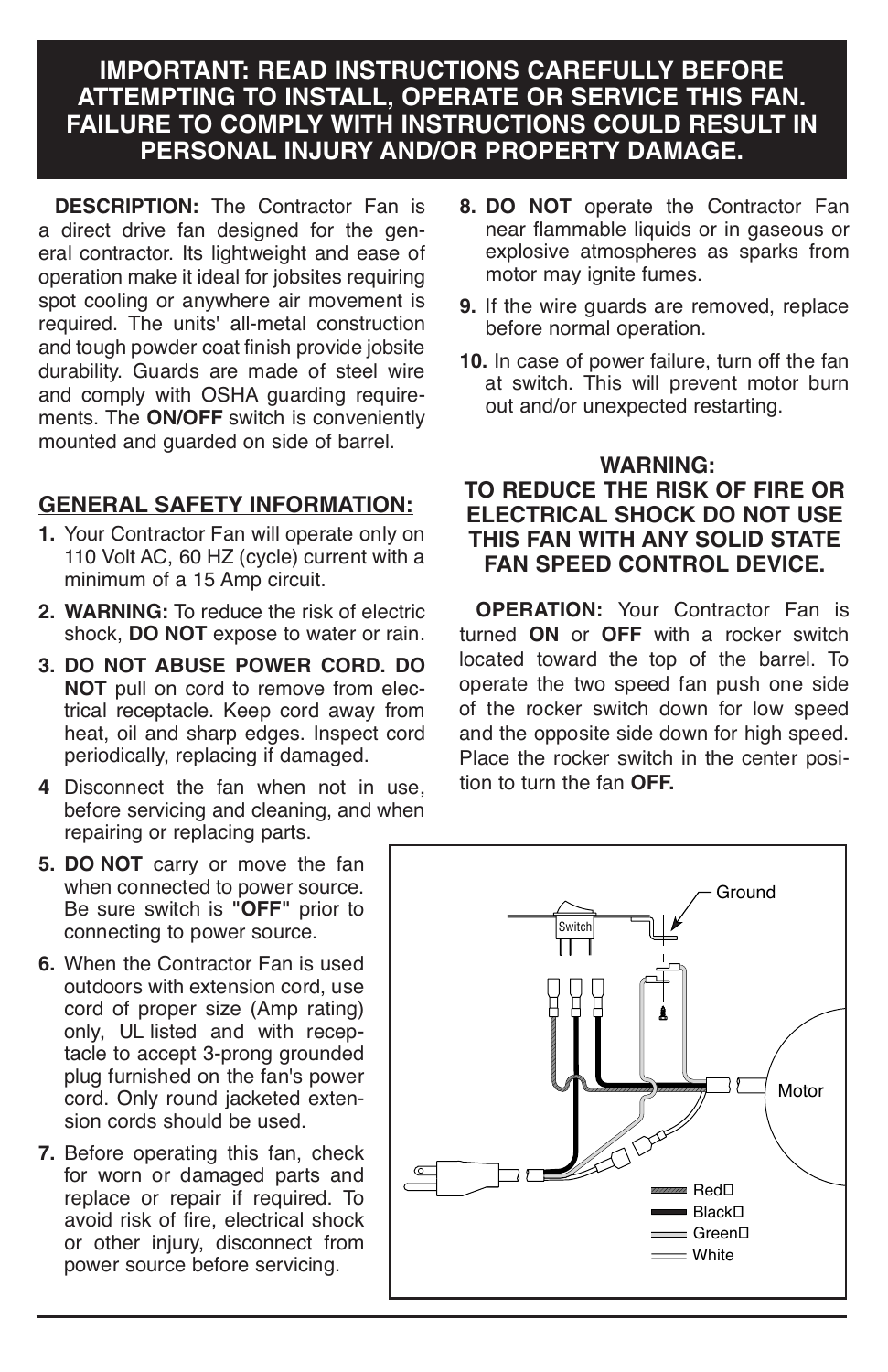| <b>SYMPTOM</b>                                              | <b>POSSIBLE CAUSE</b>                                 | <b>CORRECTIVE ACTION</b>                                                                                                                                                      |
|-------------------------------------------------------------|-------------------------------------------------------|-------------------------------------------------------------------------------------------------------------------------------------------------------------------------------|
| Fan does not operate                                        | 1. Faulty switch<br>2. Defective motor<br>3. No power | 1. Replace switch<br>2. Repair or replace motor<br>3. Inspect power cord for damage<br>Power cord has been removed from plug<br>Fuse has blown or circuit breaker is tripped. |
| Insufficient air flow                                       | 1. Intake or exhaust<br>quard is excessively dirty    | 1. Clean Guards                                                                                                                                                               |
|                                                             | 2. Contaminants have<br>entered the motor             | 2. Remove and clean or replace motor<br>(SEE NOTE BELOW)                                                                                                                      |
| Squealing, slapping or<br>whining noises<br>while operating | 1. Defective motor bearings<br>2. Damaged blade       | 1. Replace motor<br>2. Replace fan blade                                                                                                                                      |

Turning fan on and off in rapid succession will cause<br>
motor to over heat. If this occurs allow motor to cool other contaminated areas, it is recommended<br>
twenty minutes before resuming operation. **If the PORTABLE COOLERS** 

other contaminated areas, it is recommended TOTALLY ENCLOSED motors be used.

#### **MOTOR REPLACEMENT DURING WARRANTY PERIOD.**

If the motor on your Contractor Fan should fail during the first year of operation, simply remove the LABEL ONLY from the motor and mail to Triangle Engineering. Once the label is received, and if the motor is still under warranty, we will ship a new motor, UPS PREPAID. DO NOT RETURN MOTOR. **ALSO NOTE WARRANTY ON LAST PAGE OF THESE INSTRUCTIONS.**